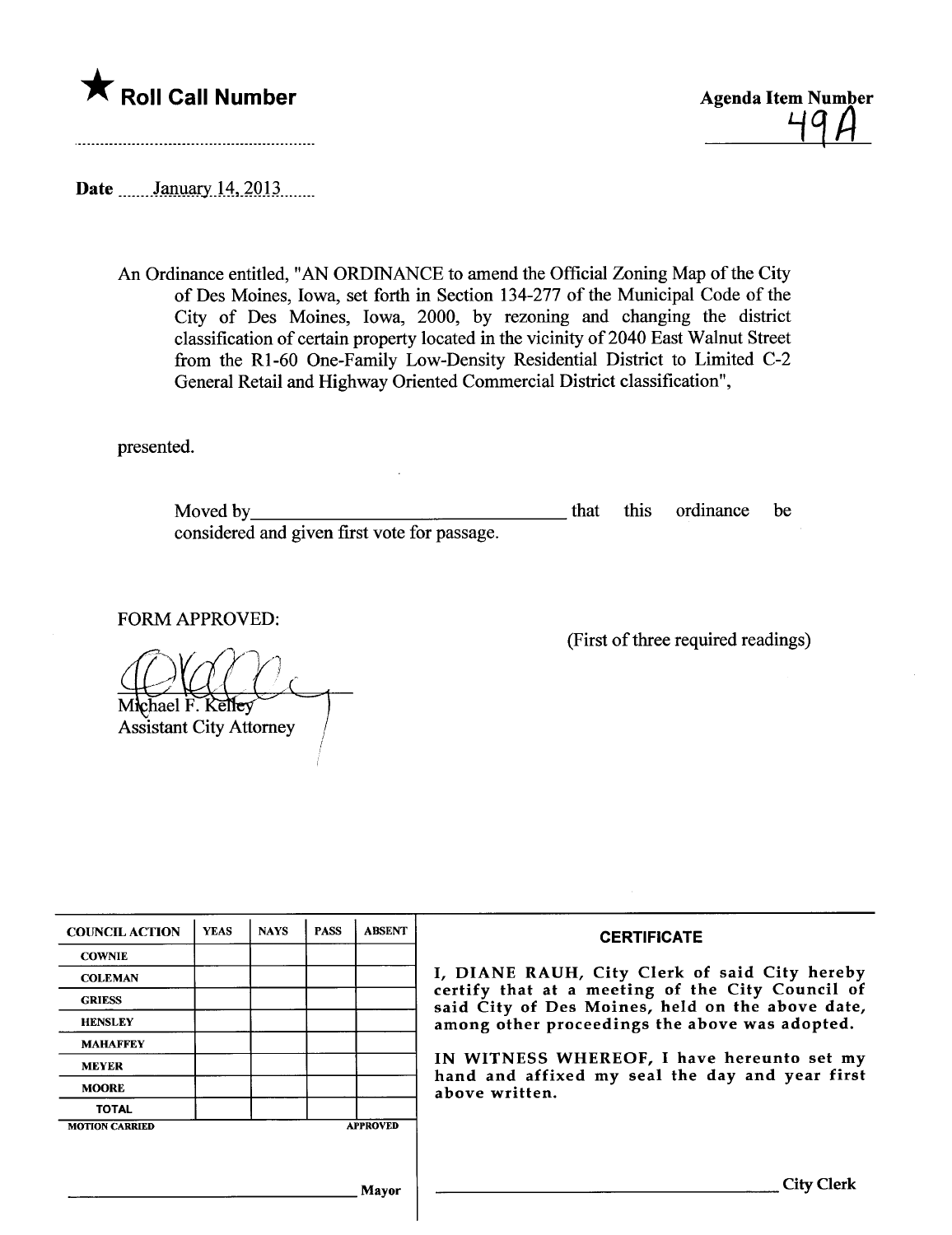## ORDINANCE NO.

AN ORDINANCE to amend the Official Zoning Map of the City of Des Moines, Iowa, set forth in Section 134-277 of the Municipal Code of the City of Des Moines, Iowa, 2000, by rezoning and changing the district classification of certain property located in the vicinity of 2040 East Walnut Street from the R1-60 One-Family Low-Density Residential District to Limited C-2 General Retail and Highway Oriented Commercial District classification.

Be It Ordained by the City Council of the City of Des Moines, Iowa:

Section 1. That the Official Zoning Map of the City of Des Moines, Iowa, set forth in Section 134-277 of the Municipal Code of the City of Des Moines, Iowa, 2000, be and the same is hereby amended by rezoning and changing the district classification of certain property located in the vicinity of 2040 East Walnut Street, more fully described as follows, from the R1 -60 One-Family Low-Density Residential District, to a Limited C-2 General Retail and Highway Oriented Commercial District classification:

Lot 124, Timmons Place, an Official Plat, all now included in and forming a part of the City of Des Moines, Polk County, Iowa.

Section 2. That this ordinance and the zoning granted by the terms hereof are subject to the following imposed additional conditions which have been agreed to and accepted by execution of an Acceptance of Rezoning Ordinance by all owners of said property and are binding upon the owners and their successors, heirs, and assigns as follows:

to allow reuse of the existing commercial building for building contractors office, small engine repair shop, carpenter shop, and hobby/craft shop uses.

Section 3. This ordinance shall be in full force and effect from and after its passage and publication as provided by law.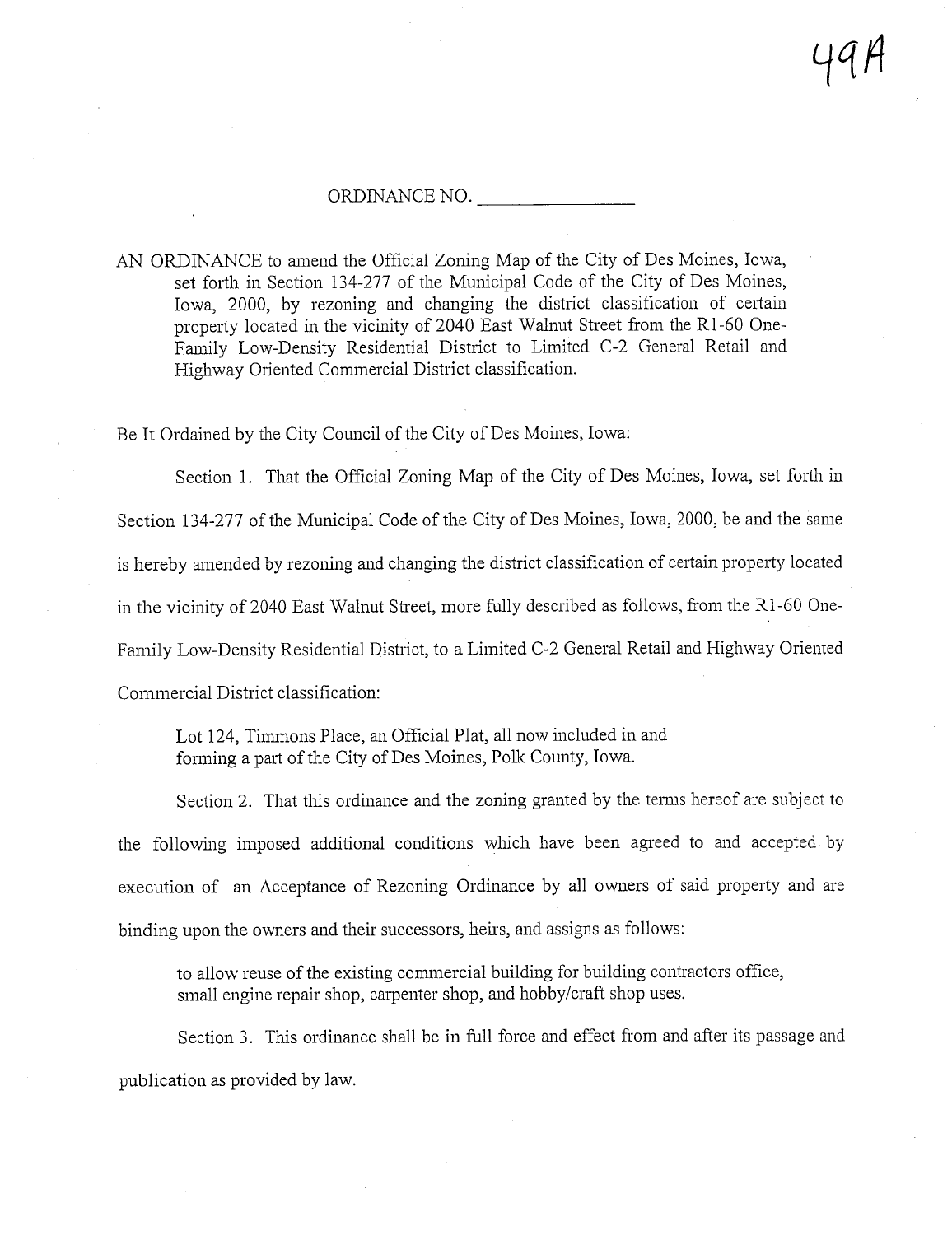Section 4. The City Clerk is hereby authorized and directed to cause a certified copy of the Acceptance of Rezoning Ordinance, this ordinance, a vicinity map, and proof of publication of this ordinance, to be properly filed in the office of the Polk County Recorder.

FORM APPROVED:

Michael F. Kelley Assistant City Attorney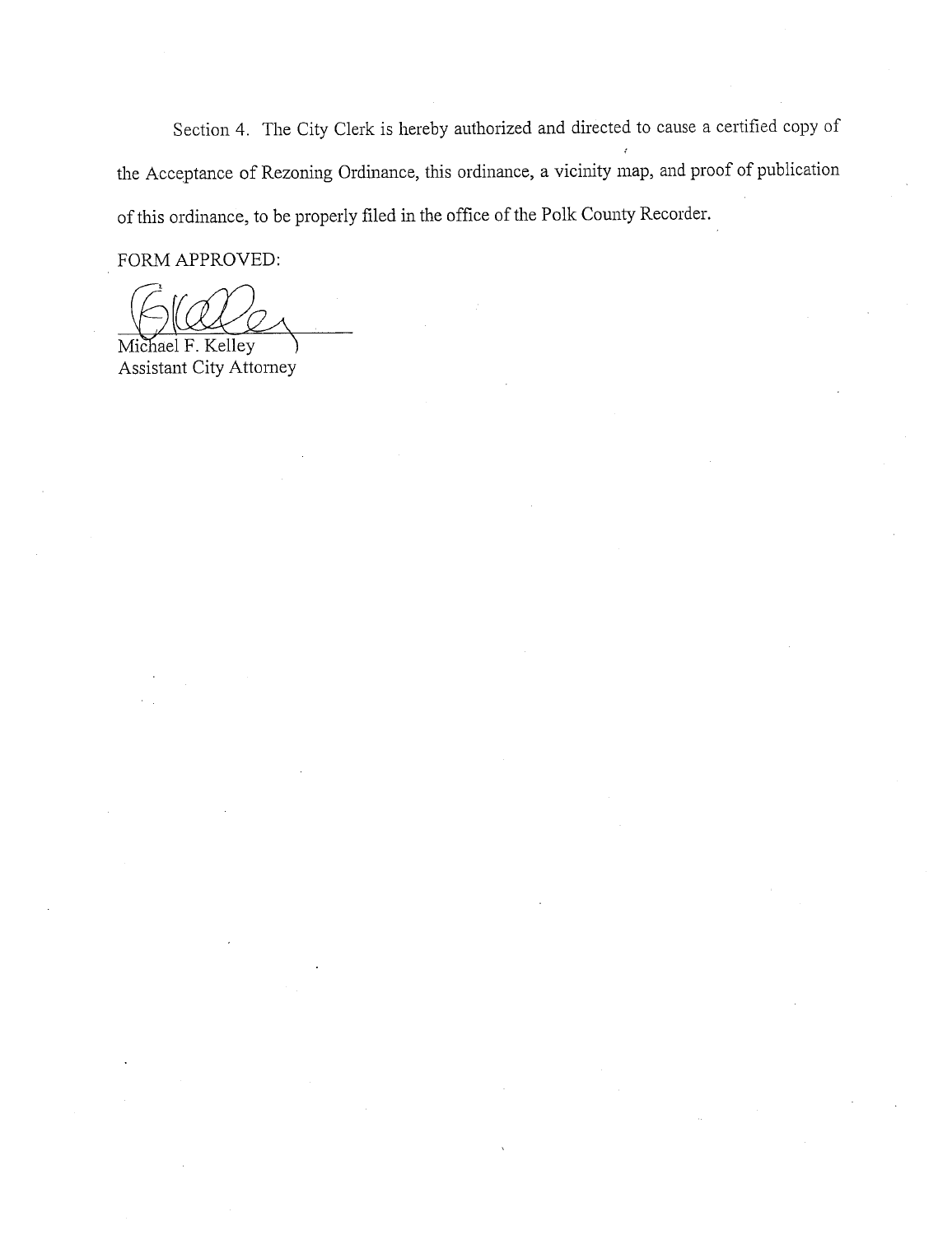| Prepared by:       | 515/283-4124<br>Michael F. Kelley, Assistant City Attorney, 400 Robert Ray Dr., Des Moines, IA 50309 |  |  |  |  |  |
|--------------------|------------------------------------------------------------------------------------------------------|--|--|--|--|--|
| Return Address:    | City Clerk - City Hall, 400 Robert Ray Dr., Des Moines, IA 50309<br>No change                        |  |  |  |  |  |
| Taxpayer:          |                                                                                                      |  |  |  |  |  |
| Title of Document: | Acceptance of Rezoning Ordinance                                                                     |  |  |  |  |  |
| Grantor's Name:    | Smith Home Restoration, LLC                                                                          |  |  |  |  |  |
| Grantee's Name:    | City of Des Moines, Iowa                                                                             |  |  |  |  |  |
| Legal Description: | Lot 124, Timmons Place, an Official Plat, all now included in and forming a part of the City of      |  |  |  |  |  |
|                    | Des Moines, Polk County, Iowa.                                                                       |  |  |  |  |  |
|                    |                                                                                                      |  |  |  |  |  |

## ACCEPTANCE OF REZONING ORDINANCE

The undersigned hereby states, warants and agrees as follows:

1. That Smith Home Restoration, LLC, an Iowa limted liability company, is the sole owner of the Property in the vicinty of 2040 East Walut Street, more specifically described above.

2. That in the event the City of Des Moines, Iowa, acts to rezone the Property from the Rl-60 One-Famly Low-Density Residential District to a Limted C-2 General Retail and Highway Oriented Commercial District classification, I agree and accept on behalf of the owner to the imposition of the following conditions to run with the land and be binding upon all successors, heirs and assigns as part of the ordinance so rezoning the Property:

to allow reuse of the existing commercial building for building contractors office, small engine repair shop, carpenter shop, and hobby/craft shop uses.

3. A certified copy of the rezonig ordinance shall be attached hereto, and a certified copy of this document and the rezoning ordinance shall be recorded by the City in the land records of the County Recorder to memorialize the rezoning of the Property as identified above.

4. That in the event any portion of the Property is hereafter rezoned to a district classification different from Limited  $C-2$ , then this Acceptance shall be immediately terminated as applied to the real estate so rezoned on the effective date of such rezoning, and the conditions agreed to herein shall be rendered null and void, provided, if there be any such rezoning to a more restricted zonig classification, any then legal actual use of such real estate shall become a legal non-conforming use.